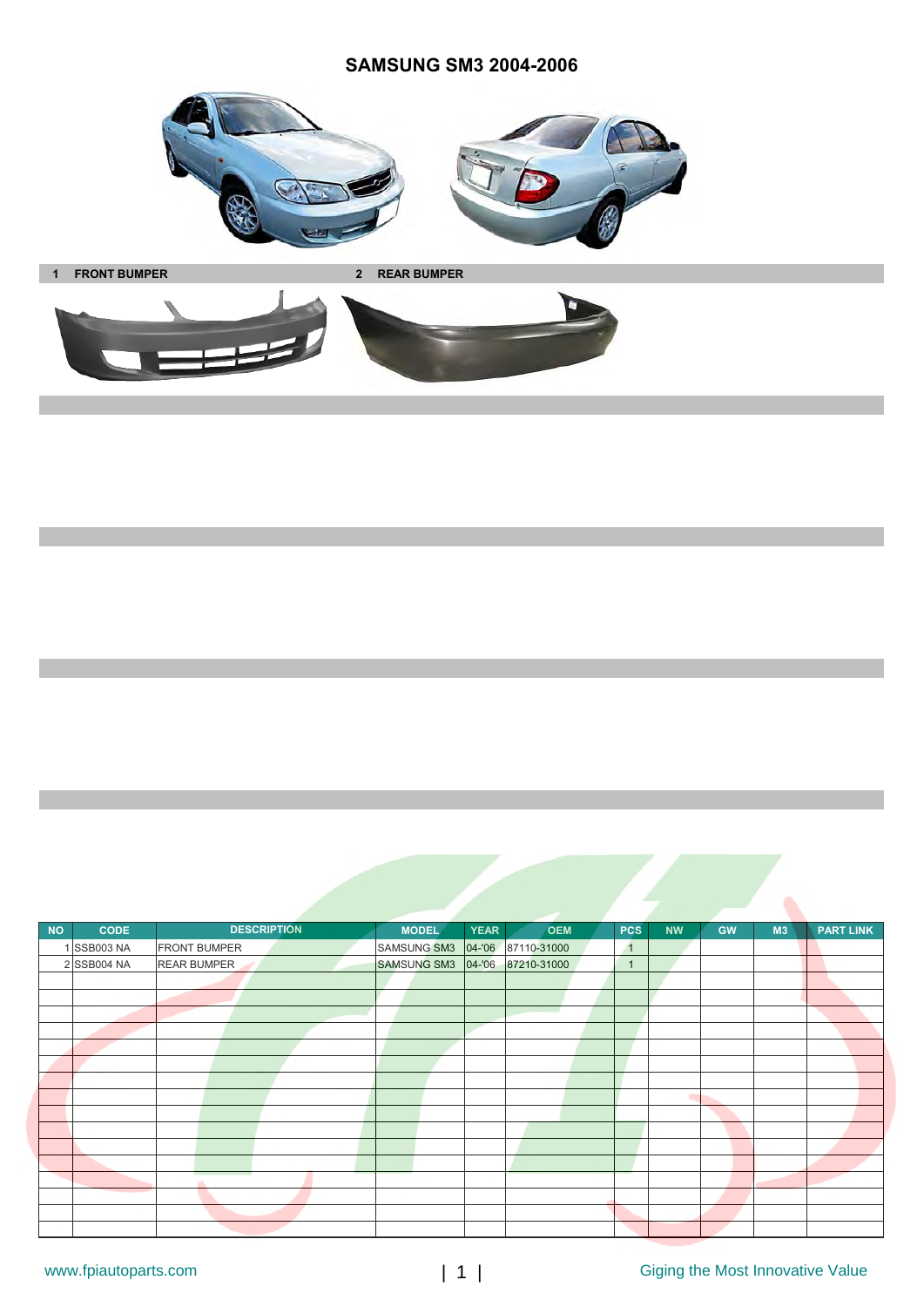## **SAMSUNG SM3 2007-2011**





| <b>NO</b> | <b>CODE</b>            | <b>DESCRIPTION</b>                 | <b>MODEL</b>    | <b>YEAR</b> | <b>OEM</b>             | <b>PCS</b>     | <b>NW</b> | <b>GW</b> | M3     | <b>PART LINK</b> |
|-----------|------------------------|------------------------------------|-----------------|-------------|------------------------|----------------|-----------|-----------|--------|------------------|
|           | SSG131 NA              | <b>GRILLE CP/BK</b>                | SM <sub>3</sub> |             | '06-'12 87310-31710-BR | 5              | 6.00      | 8.00      | 0.0800 |                  |
|           | 2 NSB131 NA            | <b>FRONT BUMPER</b>                | SUNNY / SM3     | $'07 - '11$ | 62651-95F0A            | $\mathbf{1}$   | 4.00      | 4.50      | 0.0550 |                  |
|           | 3 NSB131 NI            | FRONT BUMPER (25PTXNIP56A)         | SUNNY / SM3     | $'07 - '11$ | 62651-95F0A            |                | 4.00      | 4.50      | 0.0550 |                  |
|           | 4 NSB131 NW            | FRONT BUMPER WHITE ((25PTXNIP57A)) | SUNNY / SM3     | $'07 - '11$ | 62561-95F0A            |                | 4.00      | 4.50      | 0.0550 |                  |
|           | 5 NSB132 NA            | <b>REAR BUMPER</b>                 | SUNNY / SM3     | $'07 - '11$ | 85022-95F0A            | $\mathbf{1}$   | 4.00      | 4.50      | 0.0600 |                  |
|           | 6 NSB132 NI            | REAR BUMPER (25PTXNIP56A)          | SUNNY / SM3     | $'07 - '11$ | 85022-95F0A            | $\overline{1}$ | 4.00      | 4.50      | 0.0550 |                  |
|           | <b>7 NSB132 NW</b>     | REAR BUMPER WHITE (25PTXNIP57A)    | SUNNY / SM3     | $'07 - '11$ | 85022-95F0A            |                | 4.00      | 4.50      | 0.0550 |                  |
|           | 8 NSIF131 LA           | <b>INNER FENDER LH</b>             | SUNNY / SM3     | $'07 - '11$ | 63823-95F0A            | 10             | 3.00      | 4.00      | 0.0300 |                  |
|           | NSIF <sub>131</sub> RA | <b>INNER FENDER RH</b>             | SUNNY / SM3     | $'07 - '11$ | 63880-95F0A            | 10             | 3.00      | 4.00      | 0.0300 |                  |
|           | 9 NSFD131 F LA         | <b>FRONT DOOR LH</b>               | SUNNY/SM3       | $'06 - '07$ | 72003-31002            |                |           |           |        |                  |
|           |                        | <b>INSED131 F RA FRONT DOOR RH</b> | SUNNY/SM3       | $'06 - '07$ | 72004-31002            |                |           |           |        |                  |
|           |                        | 10 NSFD131 R LA REAR DOOR LH       | SUNNY/SM3       | $'06 - '07$ | 73003-31000            |                |           |           |        |                  |
|           |                        | INSFD131 R RA REAR DOOR RH         | SUNNY/SM3       | $'06 - '07$ | 73004-31000            |                |           |           |        |                  |
|           |                        |                                    |                 |             |                        |                |           |           |        |                  |
|           |                        |                                    |                 |             |                        |                |           |           |        |                  |
|           |                        |                                    |                 |             |                        |                |           |           |        |                  |
|           |                        |                                    |                 |             |                        |                |           |           |        |                  |
|           |                        |                                    |                 |             |                        |                |           |           |        |                  |